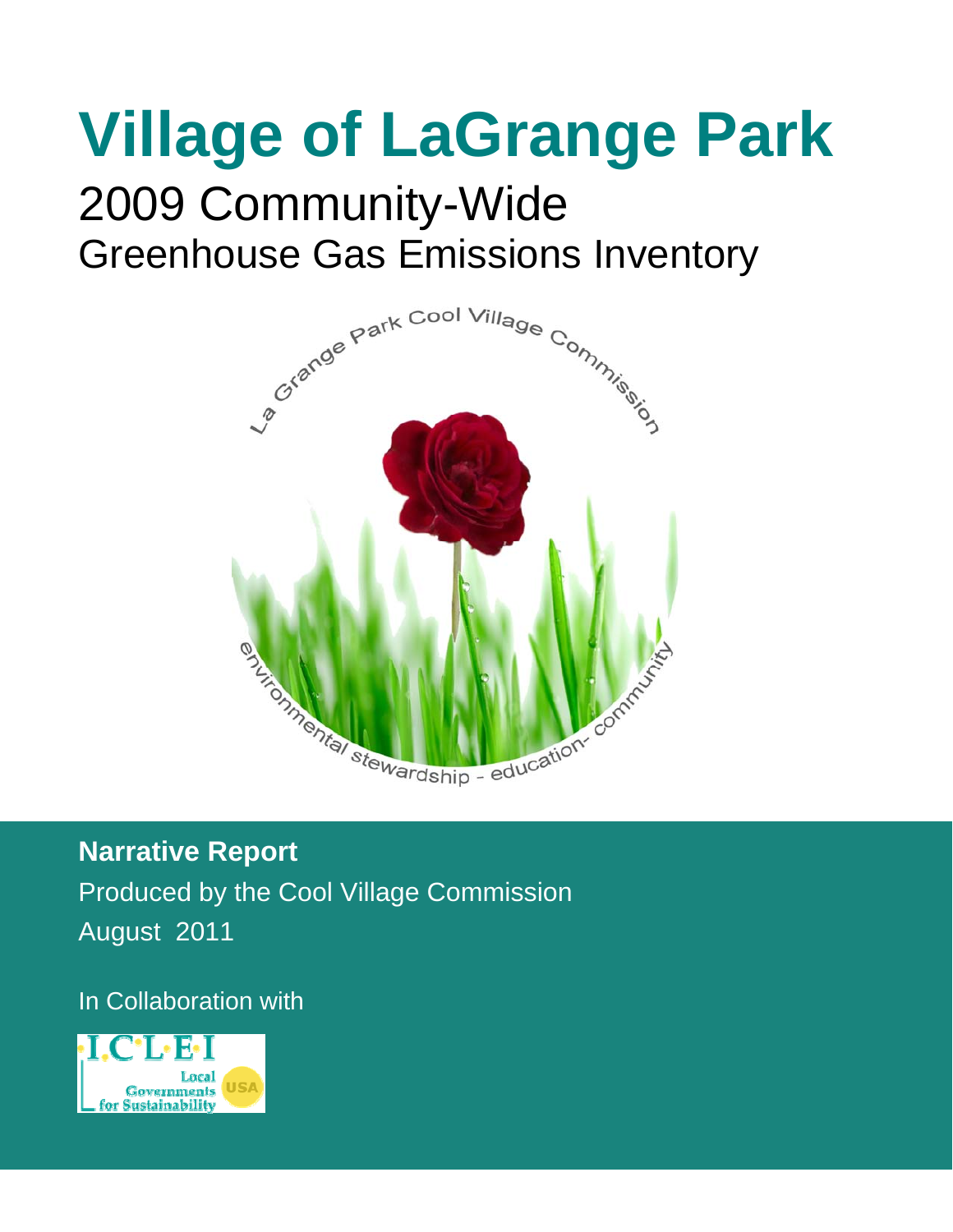The Village of La Grange Park (VLP) recognizes that greenhouse gas (GHG) emissions from human activity are contributing to climate change and that the Village may contribute to efforts to reduce these emissions, both through its government operations and by inspiring change throughout the community. On January 26, 2010, VLP's Board created the Cool Village Commission (CVC) and directed it to develop a Sustainability Plan. This GHG emissions inventory provides critical data to inform VLP's future policy to reduce emissions.

Presented here are estimates of greenhouse gas emissions resulting from activities in 2009 in VLP's community as a whole and from VLP's government operations. 2009 was the most recent year for which a wide variety of data was available. These data will provide a baseline against which the Village will be able to compare future performance and demonstrate progress in reducing emissions.

#### **Climate Change Background**

Naturally occurring gases dispersed in the atmosphere determine the Earth's climate by trapping solar radiation. This phenomenon is known as the greenhouse effect. There is much evidence that suggests that human activities are increasing the concentration of greenhouse gases, most notably the burning of fossil fuels for transportation and electricity generation that introduces large amounts of carbon dioxide and other gases into the atmosphere. Collectively, these gases intensify the natural greenhouse effect, which is in turn expected to affect global climate patterns and cause climate change.

Regardless of one's opinion of climate change research, it makes sense to try to reduce greenhouse gas emissions. Many communities in the United States have taken responsibility for addressing climate change at the local level, and in exploring how to adapt to these changes. Scientists expect changing temperatures to result in more frequent and damaging storms accompanied by flooding and disruption of ecosystems and habitats.

#### **The Cities for Climate Protection Campaign**

VLP along with more than 1,000 local governments, including over 600 in the United States, have joined ICLEI's Cities for Climate Protection (CCP) campaign.1 The CCP campaign provides a framework for local governments to identify and reduce greenhouse gas emissions, organized along five milestones:

- **1.** Conduct an inventory and forecast of local greenhouse gas emissions;
- **2.** Establish a greenhouse gas emissions reduction target;
- **3.** Develop an action plan for achieving the emissions reduction target;
- **4.** Implement the action plan; and,
- **5.** Monitor and report on progress.

 $\overline{a}$ 

<sup>&</sup>lt;sup>1</sup> ICLEI was formerly known as the International Council for Local Environmental Initiatives, but the name has been changed to ICLEI – Local Governments for Sustainability.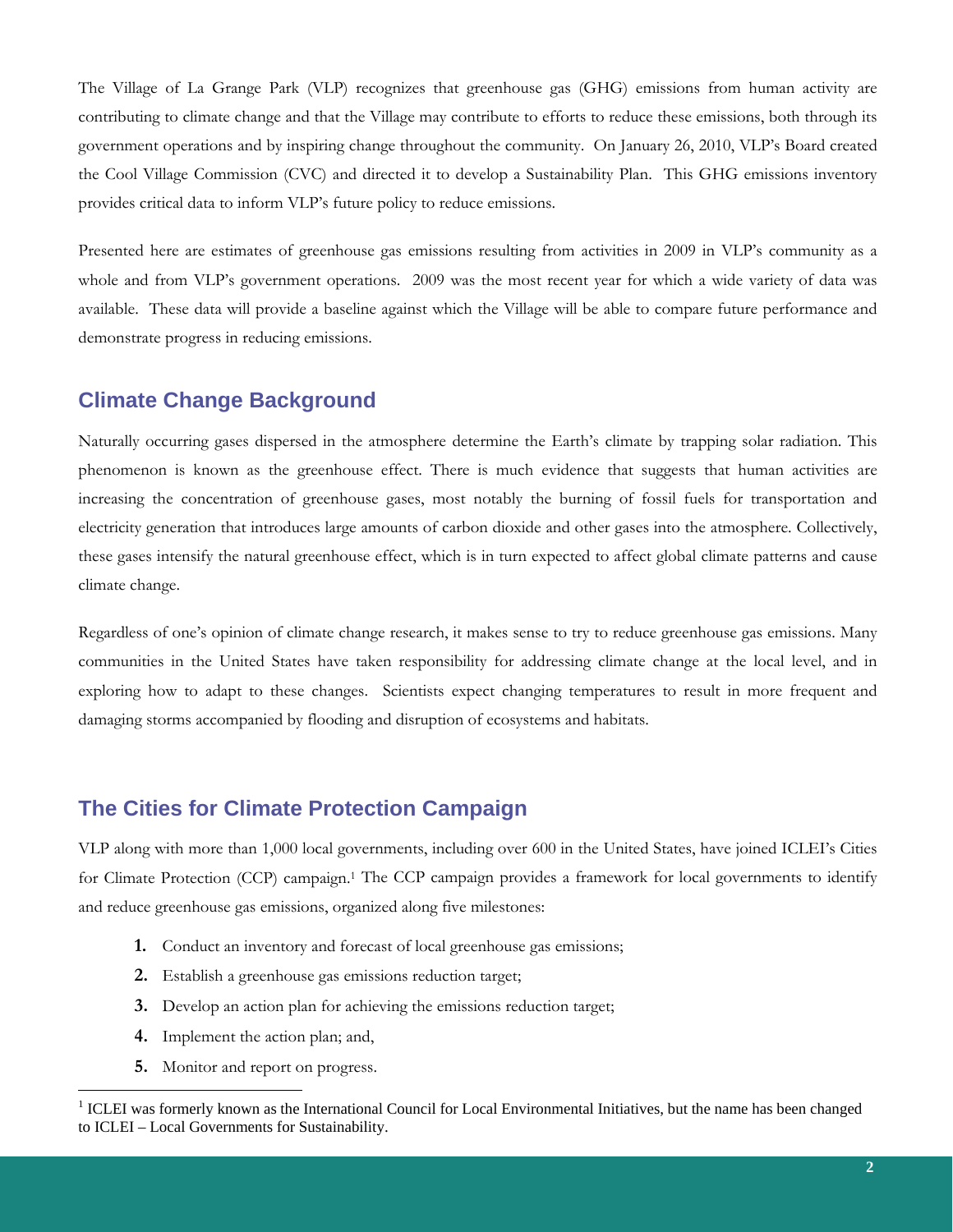This report represents the completion of the first CCP milestone, and provides a foundation for future work to reduce greenhouse gas emissions in La Grange Park.

# **Methodology**

#### **Greenhouse Gas Emissions Inventory Protocols**

The first step towards achieving tangible greenhouse gas emissions reductions requires identifying baseline levels and sources of emissions. As local governments continue to join the climate protection movement, the need for a standardized approach to quantify these emissions is essential. Given this, the CVC with the assistance of staff used the International Local Government GHG Emissions Analysis Protocol (IEAP) to inventory VLP's community emissions and a protocol for Local Government Operations to inventory GHG emissions from VLP's government operations and buildings (which are evaluated as a subsector of the community inventory).

#### **Community Emissions Protocol**

The IEAP, developed by ICLEI, provides an easily implementable set of guidelines to assist local governments in quantifying greenhouse gas emissions from both their internal operations and from the whole community within the Village boundaries. ICLEI began development of the IEAP with the inception of its Cities for Climate Protection Campaign in 1993, and recently formalized an official version to establish a common GHG emissions inventory protocol for all local governments worldwide.

#### **Local Government Operations Protocol**

In 2008, ICLEI, the California Air Resources Board (CARB), and the California Climate Action Registry (CCAR) released a protocol for Local Government Operations to serve as a national appendix to the IEAP.2 It serves as the national standard for quantifying and reporting greenhouse emissions from local government operations. The purpose of the protocol is to provide the principles, approach, methodology, and procedures needed to develop a local government operations greenhouse gas emissions inventory. The CVC used this protocol to conduct the local government emissions inventory specifically. While the State of Illinois does not currently require local governments to inventory and report their emissions, an emissions inventory is a critical first step for the Village to develop internal emissions reduction strategies and track future progress.

 $\overline{a}$ 

<sup>&</sup>lt;sup>2</sup> CARB adopted the LGOP in 2008.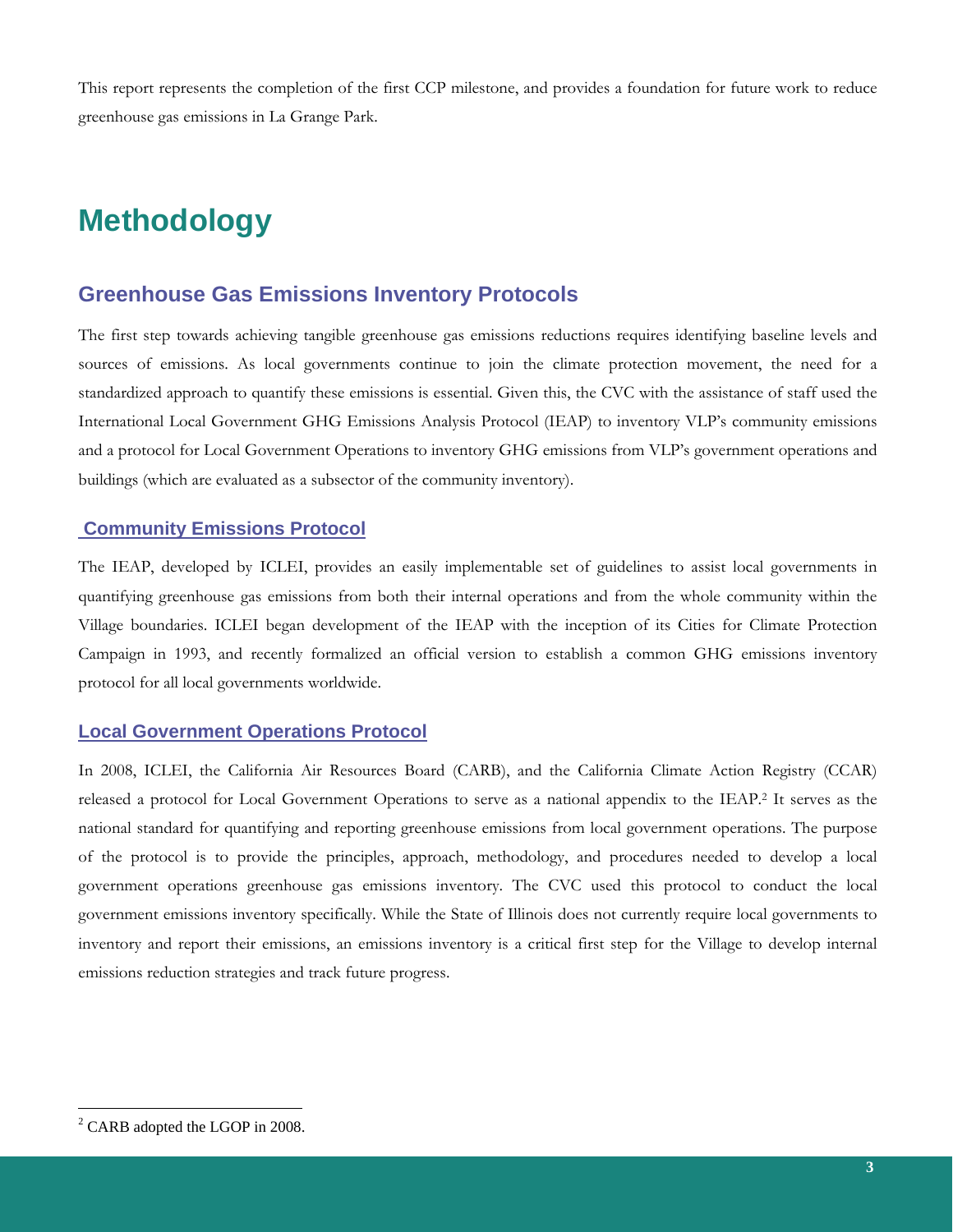#### **Quantifying Greenhouse Gases Emissions**

#### **Base Year**

A primary aspect of the emissions inventory process is the requirement to select a base year with which to compare current emissions. Due to availability of accurate data, 2009 was selected as the base year.

#### **Establishing Boundaries**

Setting an organizational boundary for greenhouse gas emissions accounting and reporting is an important step in the inventory process. VLP's community inventory assesses emissions resulting from activities taking place within the VLP's geopolitical boundary. The IEAP defines geopolitical boundary as that "consisting of the physical area or region over which the local government has jurisdictional authority." Although the Village may have limited influence over the level of emissions from some activities, it is important that every effort be made to compile a complete analysis of all activities that result in greenhouse gas emissions.

For data relating to government operations, estimates were made based on activities and facilities that the Village maintains operational control.

#### **Emission Types**

Quantifying emissions beyond the three primary GHGs, Carbon Dioxide  $(CO<sub>2</sub>)$ , Methane  $(CH<sub>4</sub>)$  and Nitrous Oxide (N2O), can be difficult. Therefore, ICLEI has developed a means for local governments to produce a simplified inventory that includes the three primary GHGs yet is still in accordance with the IEAP methodology. This inventory uses the ICLEI three GHG methodology.

#### **Quantification Methods**

Greenhouse gas emissions were quantified using calculation-based methodologies. The basic equation used: *Activity Data x Emission Factor = Emissions*

Activity data refer to the relevant measurement of energy use or other greenhouse gas-generating processes such as fuel consumption by fuel type, metered annual electricity consumption, and annual vehicle miles traveled. Please see appendices for a detailed listing of the activity data used in composing this inventory.

Known emission factors are used to convert energy usage or other activity data into associated emissions quantities. They are usually expressed in terms of emissions per unit of activity data (e.g. lbs  $CO_2/kWh$  of electricity). Table 1 demonstrates an example of common emission calculations that use this formula. Please see appendices for details on the emissions factors used in this inventory.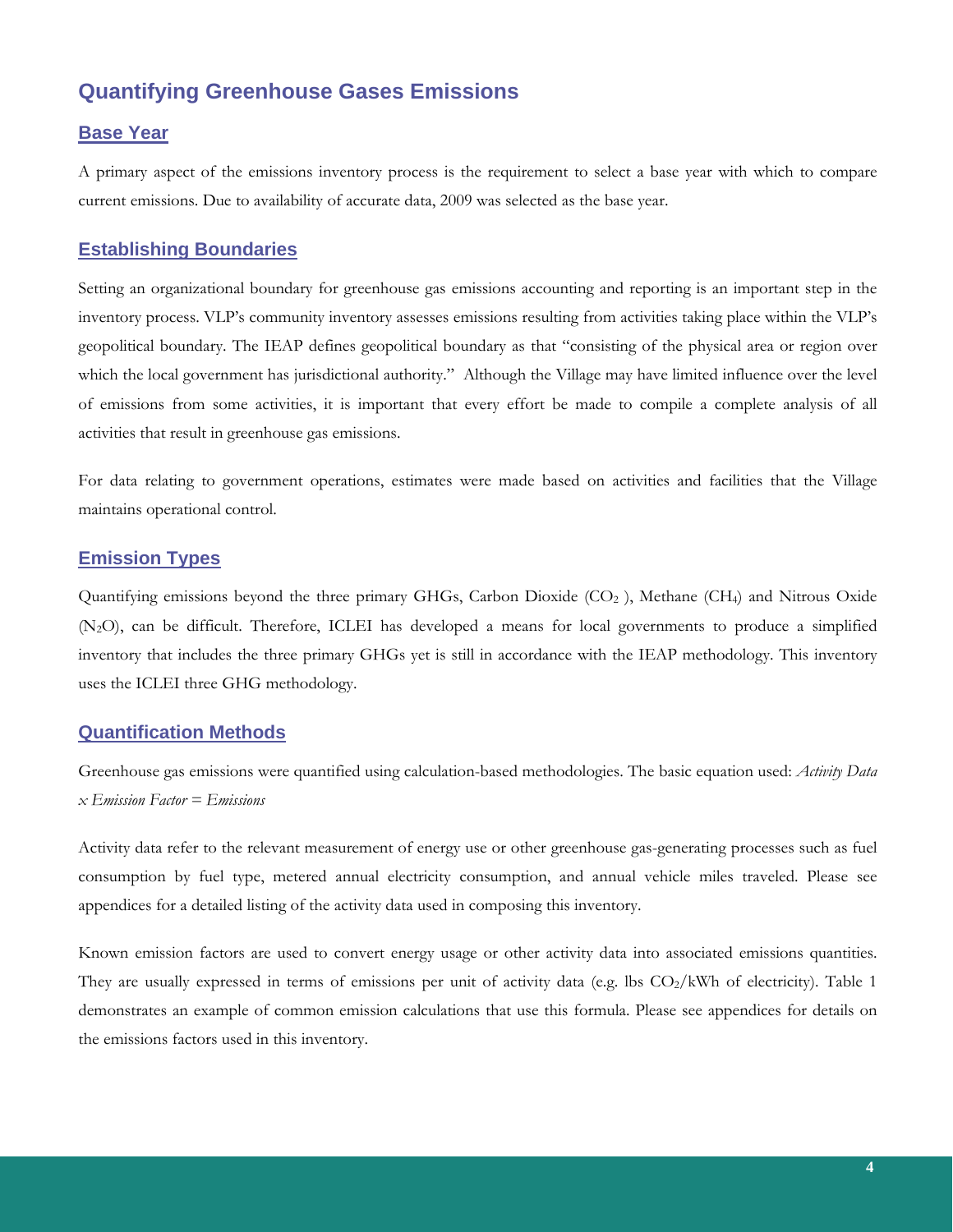| <b>Activity Data</b>                                   | <b>Emissions Factor</b> | <b>Emissions</b>        |
|--------------------------------------------------------|-------------------------|-------------------------|
| <b>Electricity</b><br><b>Consumption (kWh)</b>         | $CO2$ emitted/kWh       | $CO2$ emitted           |
| <b>Natural Gas</b><br><b>Consumption (therms)</b>      | $CO2$ emitted/therm     | CO <sub>2</sub> emitted |
| <b>Gasoline/Diesel</b><br><b>Consumption</b> (gallons) | $CO2$ emitted /gallon   | $CO2$ emitted           |
| <b>Vehicle Miles Traveled</b>                          | $CH4, N2O$ emitted/mile | $CH4, N20$ emitted      |

#### **TABLE 1: BASIC EMISSIONS CALCULATIONS**

#### **CACP 2009 Software**

To facilitate community efforts to reduce greenhouse gas emissions, ICLEI developed the Clean Air and Climate Protection 2009 (CACP 2009) software package in partnership with the National Association of Clean Air Agencies (NACAA) and the U.S. Environmental Protection Agency (EPA). CACP 2009 determines emissions by combining activity data (energy consumption, waste generation, etc.) with verified emission factors.2

Greenhouse gas emissions are aggregated and reported in terms of equivalent carbon dioxide units, or CO<sub>2</sub>e. Converting all emissions to equivalent carbon dioxide units allows for the consideration of different greenhouse gases in comparable terms. For example, methane is twenty-one times more powerful than carbon dioxide on a per weight basis in its capacity to trap heat, so the CACP software converts one metric ton of methane emissions to 21 metric tons of carbon dioxide equivalents.

The CACP software has been and continues to be used by over 600 U.S. local governments to reduce their greenhouse gas emissions. However, it is worth noting that, although the software provides governments with a sophisticated and useful tool, calculating emissions from energy use with precision is difficult. The model depends upon numerous assumptions, and it is limited by the quantity and quality of available data. With this in mind, it is useful to think of any specific number generated by the model as an approximation of reality, rather than an exact value.

#### **Evaluating Emissions**

 $\overline{a}$ 

There are several important concepts involved in the analysis of emissions arising from many different sources and chemical/mechanical processes throughout the community. Those not touched on already are explored below.

This inventory examines emissions by Sector. Many local governments find a Sector-based analysis more relevant to policy making and project management, as it assists in formulating Sector-specific reduction measures and climate action plan components.

<sup>&</sup>lt;sup>2</sup> The emission factors and quantification methods employed by the CACP software are consistent with national and international inventory standards established by the Intergovernmental Panel on Climate Change (1996 Revised IPCC Guidelines for the Preparation of National Inventories) the U.S. Voluntary Greenhouse Gas Reporting Guidelines (EIA form 1605), and the Local Government Operations Protocol (LGOP).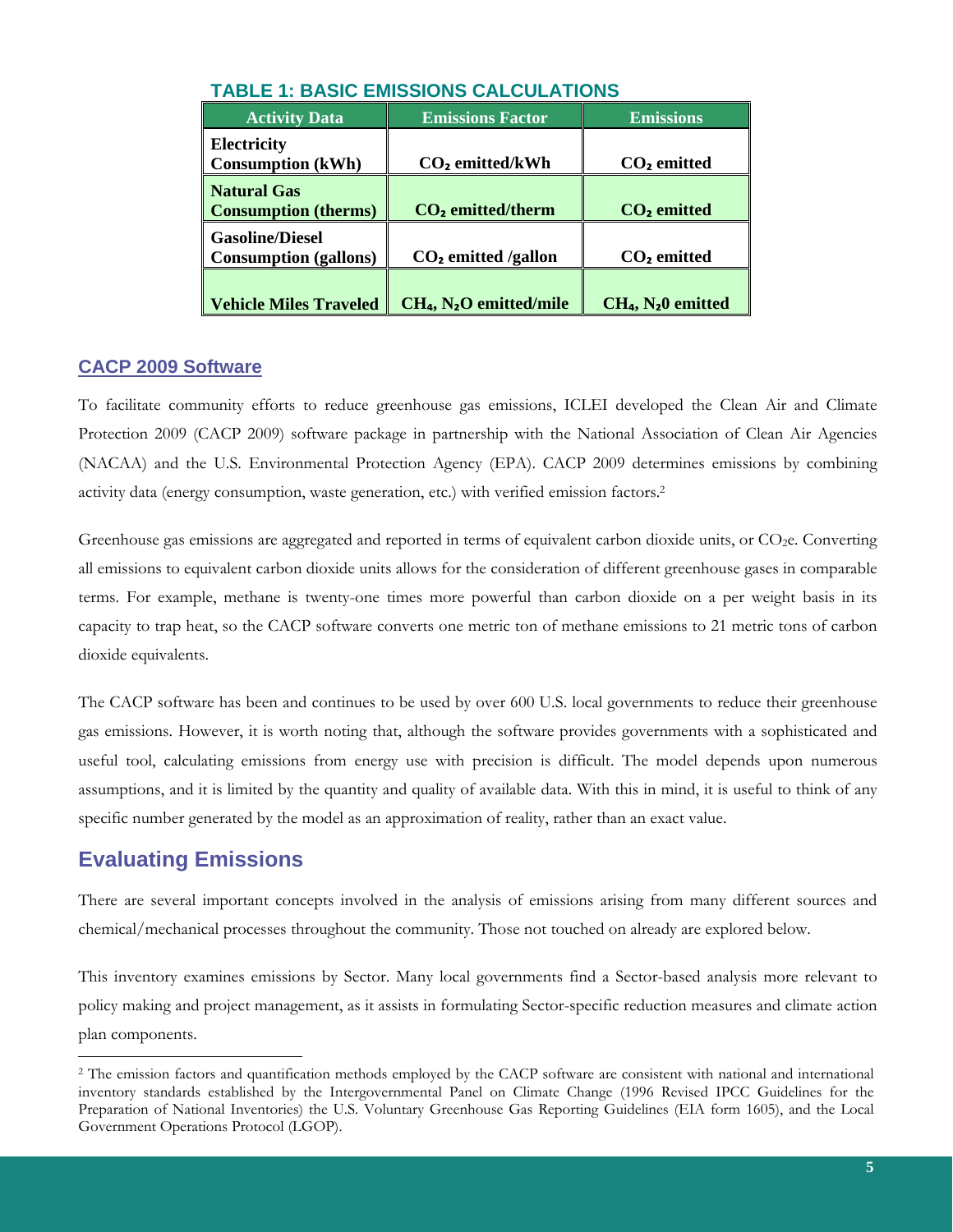# **Community Emissions Inventory Results**

#### **Emissions by Sector**

The Village of La Grange Park community emitted approximately 133,643 metric tons of  $CO<sub>2</sub>e$  in the year 2009. (This figure excludes the 330 metric tons of  $CO<sub>2</sub>e$  for fuel usage of government operations.) As visible in Table 2 below, electricity and natural gas usage within the Residential Sector were the largest sources of community emissions (44.4%). Emissions from the Commercial Sector accounted for 26.3 percent of total community emissions, and emissions from the Transportation Sector accounted for 28.7 percent of the Village's overall emissions. The remaining 0.6 percent of emissions came from waste generated by La Grange Park residents in 2009.

| <b>Emission</b>                 |        | Residential Commercial / Industrial Transportation   Waste Generation   TOTAL |        |       |         |
|---------------------------------|--------|-------------------------------------------------------------------------------|--------|-------|---------|
|                                 |        |                                                                               |        |       |         |
| CO <sub>2</sub> e (metric tons) | 59,398 | 35,196.2                                                                      | 38,295 | 754.1 | 133,643 |
| % of Total CO2e                 | 44.4   | 26.3                                                                          | 28.7   | 0.6   | 100%    |
| MMBtu                           |        |                                                                               |        |       | 0.00    |

#### **TABLE 2: COMMUNITY EMISSIONS BY SECTOR**

#### **Residential**

As shown in Table 2, VLP's Residential Sector generated an estimated 59,398 metric tons of CO<sub>2</sub>e in 2009. This estimate was calculated using 2009 electricity and natural gas consumption data provided by ComEd and Nicor, and only includes consumption through residential buildings. Data on residential equipment usage, such as lawnmowers or on-site electricity generation, is not included in this inventory. GHG emissions associated with residential transportation and residential waste generation are included separately in the Transportation and Waste Sector emissions totals.

Table 3 provides information on residential emissions on a per household basis. VLP's households generated 59,398 metric tons of GHG emissions in 2009. Per household emissions can be a useful metric for measuring progress in reducing greenhouse gases and for comparing one's emissions with neighboring cities and against regional and national averages.

| <b>Number of Occupied Housing Units (2000 census)</b>     | 5,416  |
|-----------------------------------------------------------|--------|
| <b>Total Residential GHG Emissions (metric tons CO2e)</b> | 59,398 |
| <b>Residential GHG Emissions/Household (metric tons</b>   |        |
| $\parallel$ CO2e)                                         | 10.97  |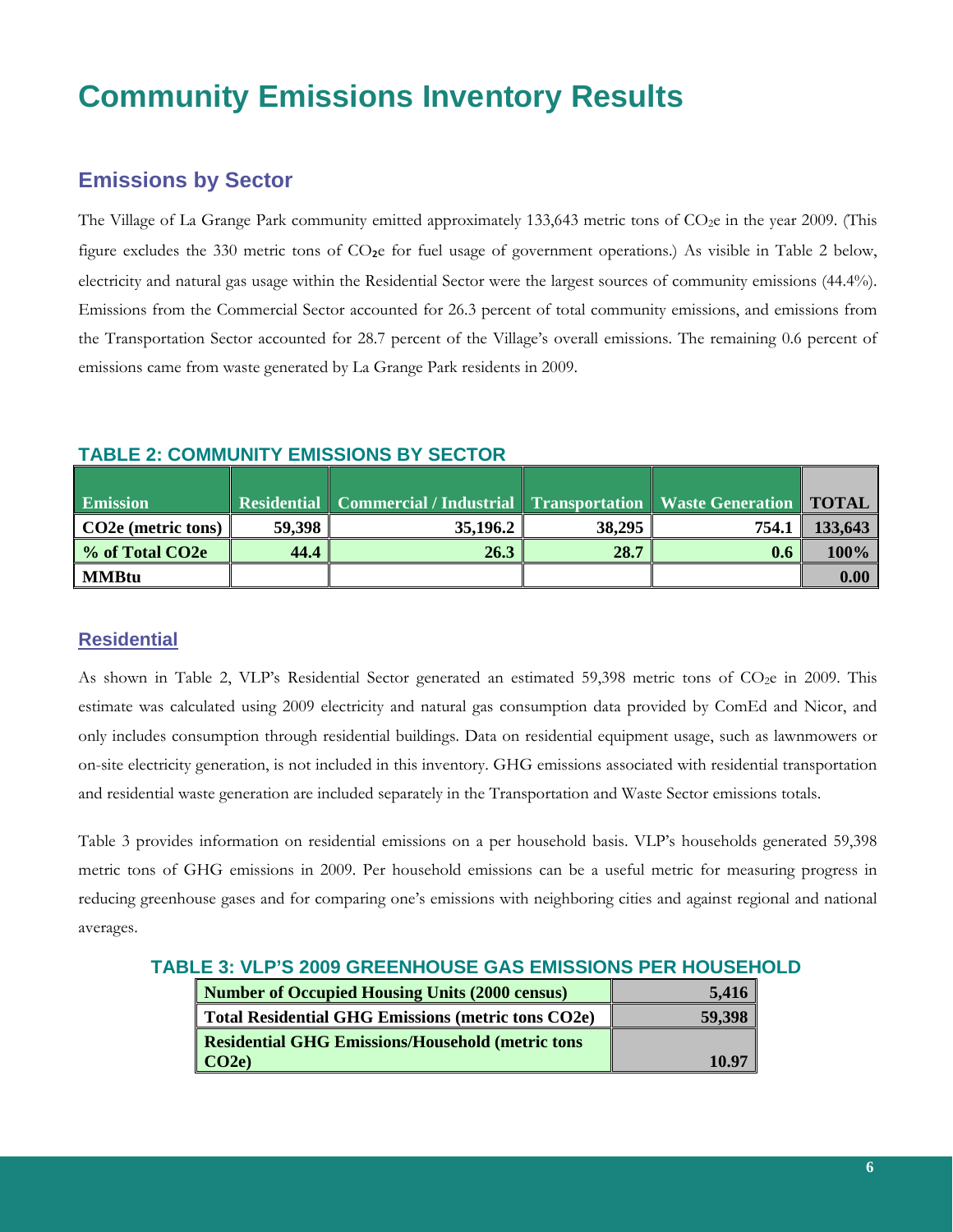Nearly 47.4 percent of residential GHG emissions were generated from the use of natural gas. Natural gas is typically used in residences as a fuel for heating water and cooking. Approximately 52.6 percent of residential GHG emissions were generated through electricity provided by ComEd and other providers.

#### **Commercial**

VLP is primarily a residential community. Accordingly, VLP's businesses generated only 26.3 percent of communitywide GHG emissions in 2009, or 35,196 metric tons of CO<sub>2</sub>e. Approximately 67.5 percent of commercial GHGs were generated through electricity, and 32.5 percent were generated through natural gas. [These numbers include government. operations]. VLP's government GHG emissions from natural gas and electricity account for approximately 6.5% of GHG emissions in the Commercial Sector.

#### **Transportation**

VLP's Transportation Sector accounted for 38,295 metric tons CO2e, or 28.7 percent, of the Village's 2009 GHG emissions. The Transportation Sector analysis includes emissions from all vehicle use within VLP boundaries (whether on local roads or State highways passing through VLP).

Approximately 95 percent of VLP's 2009 transportation-related greenhouse gas emissions were generated from vehicle miles traveled (VMT) on state highways located within Village boundaries, while approximately 5 percent was generated from vehicles on local roads.

Emissions from railroads and the air travel of VLP residents were not included in the Transportation Sector analysis.

#### **Waste**

The Waste Sector constituted 0.6 percent of total 2009 emissions for the community of VLP. Emissions from the Waste Sector are an estimate of methane generation from the anaerobic decomposition of organic wastes (such as paper, food scraps, plant debris, wood, etc.) that are deposited in a landfill. Specifically, the emissions that are included in the inventory report are an estimate of fugitive emissions (emissions not captured by methane recovery facilities) coming off the landfill in the year 2009.

#### **Per Capita Emissions**

Per capita emissions can be a useful metric for measuring progress in reducing greenhouse gases and for comparing one community's emissions with neighboring cities and against regional and national averages. That said, due to differences in emission inventory methods, it can be difficult to get a directly comparable per capita emissions number, and one must be cognizant of this margin of error when comparing figures.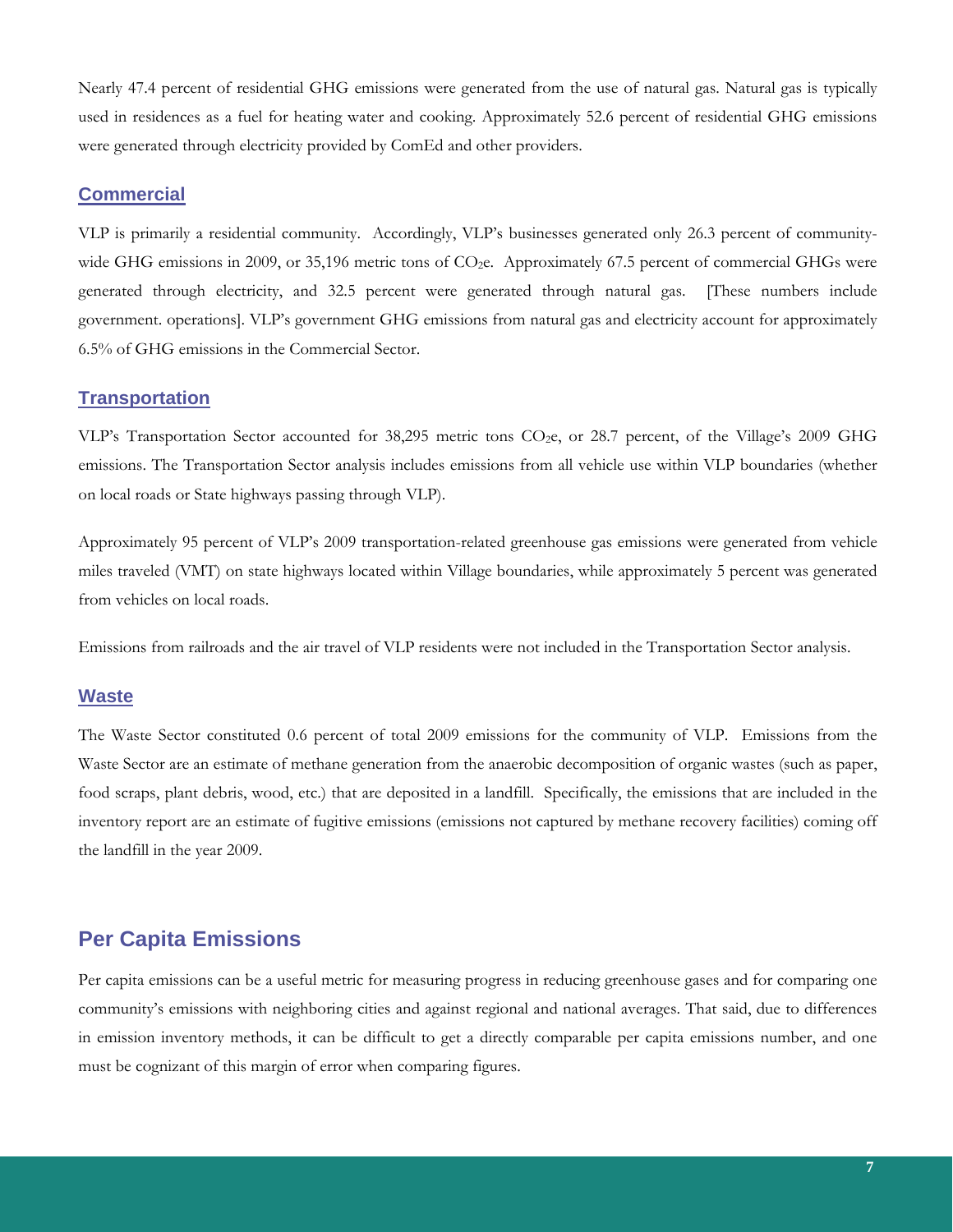Dividing total VLP community GHG emissions by population yields a result of 9.86 metric tons of CO<sub>2</sub>e per capita. It is important to understand that this number is not the same as the carbon footprint of the average individual living in VLP (which would include lifecycle emissions, emissions resulting from air travel, etc.).

| Population (2010 census)                                | 13,551  |
|---------------------------------------------------------|---------|
| Total GHG Emissions (metric tons CO2e)                  | 133,643 |
| <b>Residential GHG Emissions/Household (metric tons</b> |         |
| CO2e                                                    | 9.86    |

#### **TABLE 4: VLP'S 2009 PER CAPITA GREENHOUSE GAS EMISSIONS**

#### **Community Emissions Forecast**

To illustrate the potential emissions growth based on projected trends in energy use, driving habits, job growth, and population growth from the baseline year going forward, VLP conducted an emissions forecast for the years 2012, 2020 and 2040. Under a business-as-usual scenario, VLP's emissions will grow by approximately:

- $\geq 1$  percent by the year 2012 from 133,643.4 to 135,340.6 metric tons CO<sub>2</sub>e
- $\geq 2$  percent by the year 2020 from 133,643.4 to 136,356.7 metric tons CO<sub>2</sub>e
- $\triangleright$  6 percent by 2040 from 133,643.4 to 141,675.3 metric tons CO<sub>2</sub>e

#### **Residential**

For the Residential Sector, a population projection for VLP conducted by the Chicago Metropolitan Agency for Planning (CMAP) estimated that VLP's population was 13,551 in 2009, and will be 13,586 in 2012; 13,614 in 2020; and 13,685 in 2040. Based on these population projections, staff estimated average annual compound growth in energy demand to be 0.086 percent annually from 2009 to 2012; 0.042 percent annually from 2009 to 2020; and 0.032 percent annually from 2009 to 2040.

#### **Commercial / Industrial**

CMAP projections do not include any growth for VLP's Commercial Sector: the emission growth forecasted is zero. However, the Commercial Sector should be monitored for growth as the Village is continuing to evaluate options to bring growth to this area. Another area to monitor is VLP's government GHG emissions as they are included in the Commercial Sector, except for its fuel usage which equals 330 metric tons.

#### **Transportation**

For the Transportation Sector, projected growth in energy demand was obtained from the Chicago Metropolitan Agency for Planning (CMAP). The annual Vehicle Miles Traveled (VMT) are derived from the forecasts CMAP is required to make to meet federal air quality conformity requirements. The 2012 estimate was developed by interpolating using the average change between the forecast years 2016, 2020, and 2040. CMAP projects that the VMT will increase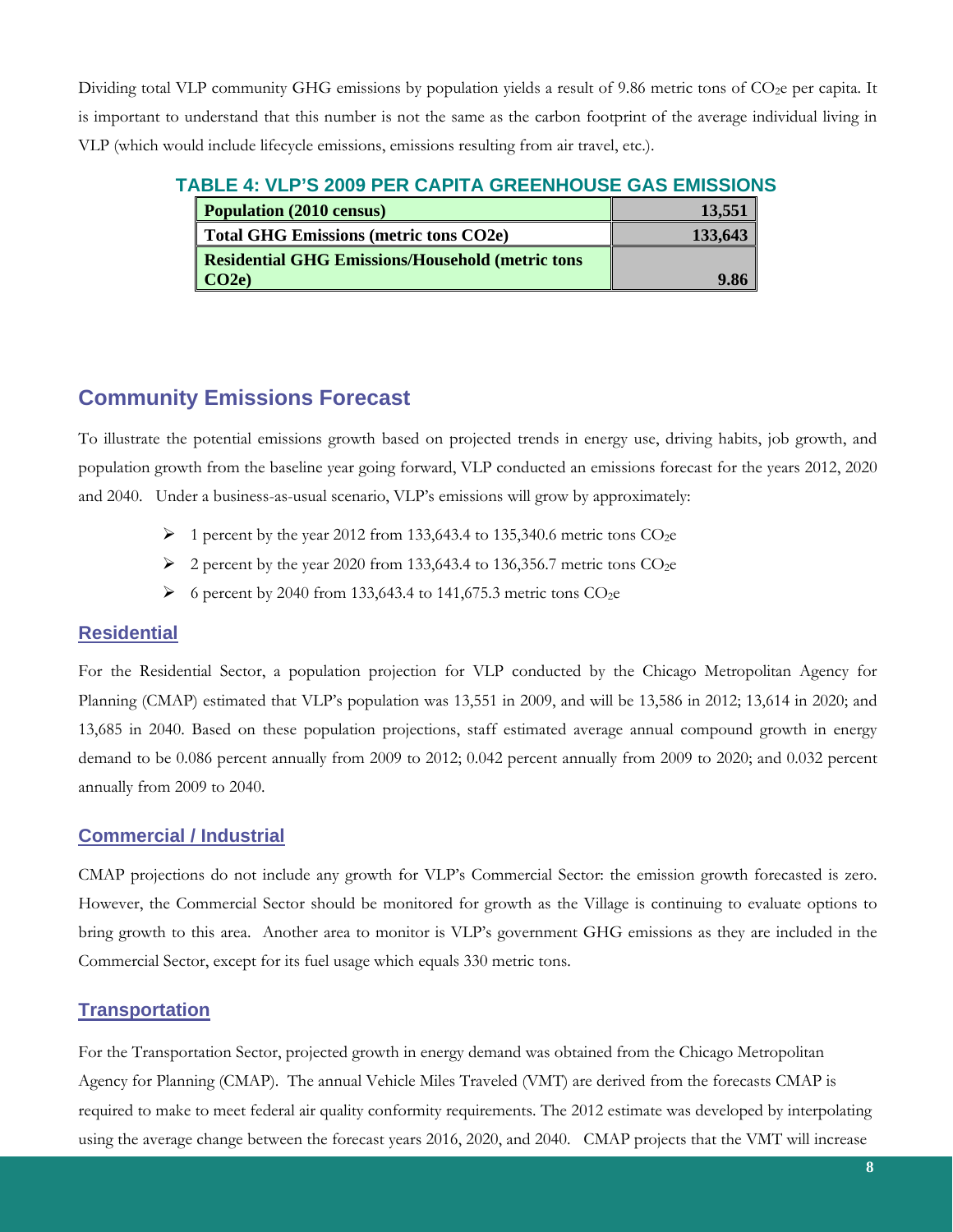at the approximate annual rates of 1.5% per year through 2012, 0.6% per year through 2020 and 0.5% per year through 2040. These numbers were used to estimate emissions growth in the Transportation **Sector** for the VLP forecast.

#### **Waste Generation**

As with the Residential Sector, population is the primary determinate for growth in emissions pertaining to waste generation. Therefore, the average annual population growth rate for 2009 to 2012 is 0.086 percent, for 2009 to 2020 is 0.042 percent, and for 2009 to 2040 is 0.032 percent, as calculated from CMAP and used to estimate future emissions from waste disposal.

### **Government Operations Emissions Inventory Results**

VLP government operations account for approximately for 1.8%3 of community-wide GHG emissions. VLP's government operations were responsible for emitting 2461 metric tons of communitywide  $CO<sub>2</sub>e$  in the base year 2009, with Buildings and Facilities Sector contributing the highest amount and approximately 64 percent of this total. These figures include VLP's government fuel usage of 330 metric tons of CO<sub>2</sub>e emissions, as can be seen in the Government Operation's Vehicle Fleet Sector. For a complete VLP government operations inventory analysis, see the attached Government Operations Inventory Report.

## **Conclusion**

 $\overline{a}$ 

This analysis found that the La Grange Park community as a whole was responsible for emitting 133,643.4 metric tons of CO2e in the base year 2009, with emissions from the Residential Sector contributing the most to this total. The results from the 2012 and 2020 emissions forecasts demonstrate that under a business-as-usual scenario, emissions will grow most significantly in the Transportation Sector, approximately 4% and 6%, respectively. The greatest emission growth is demonstrated in forecast year 2040 in the Transportation Sector, approximately 16%. The emissions growth for the Waste Sector is the same as the Residential Sector. The Residential Sector will have the greatest impact since the Residential Sector produces approximately 44% of total village emissions. These results suggest that energy use in the Residential and Transportation Sectors presents both the greatest challenge and requires the most urgent action in order for VLP to reduce its emissions in the future. Finally, a proactive approach to monitor and evaluate the Commercial Sector should coincide with the proactive steps taken to improve the commercial industry in La Grange Park.

Based on the ICLEI methodology and recommendations, VLP should begin to document emissions reduction measures that have been implemented since 2009 and should quantify the emissions benefits of these measures to demonstrate progress made to date.

<sup>&</sup>lt;sup>3</sup> This is 0.1% higher than Government Operations Report.